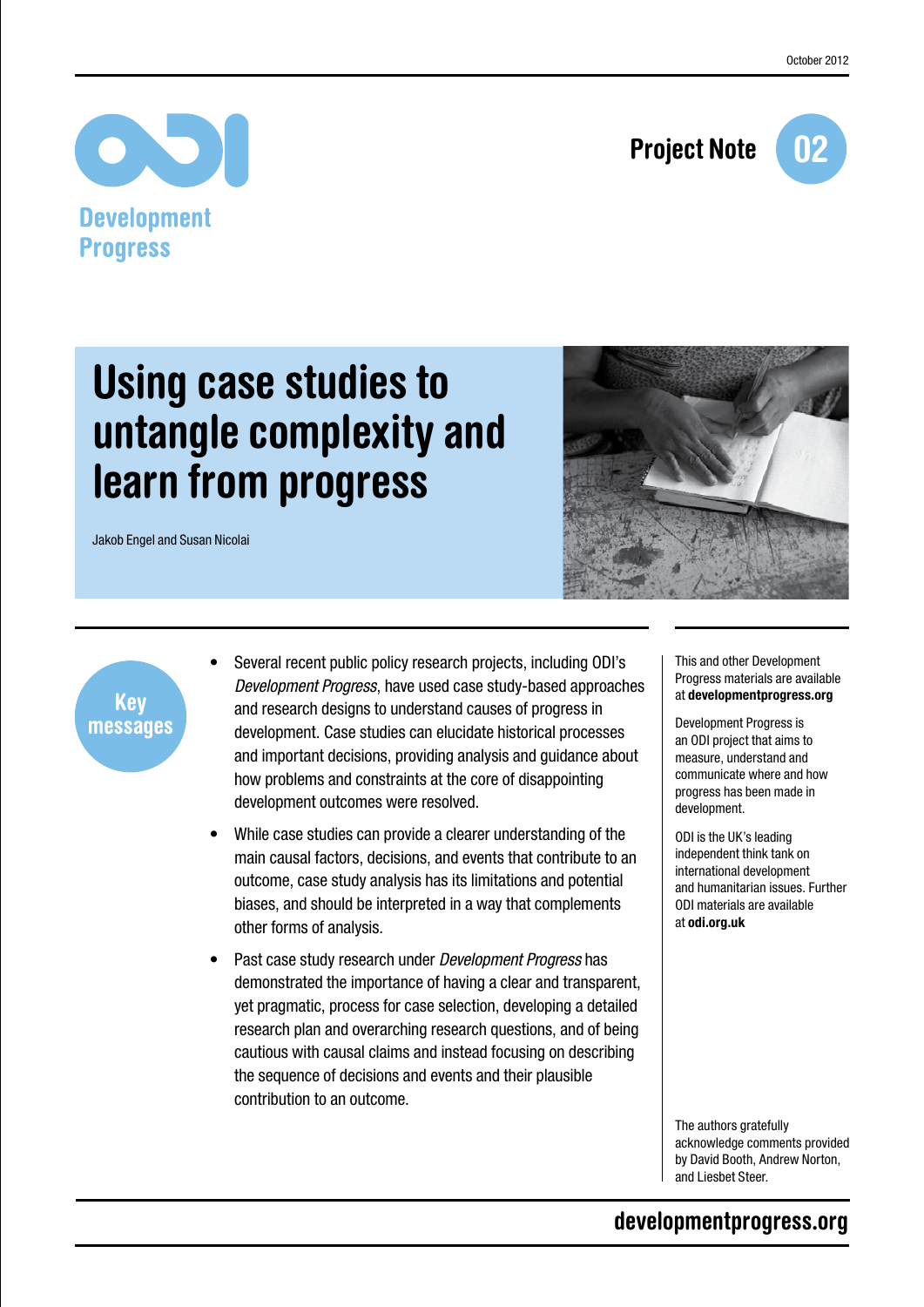The past two decades have seen unprecedented progress in standards of living across much of the developing world (ODI, 2010; Kenny, 2011). Understanding how and why progress has occurred and barriers have been overcome is a complex process that always involves some uncertainty. Experience shows that case studies can be effective tools to help us better understand the decisions, processes and mechanisms behind progress and unpack nebulous variables such as 'political will'.

As part of its flagship research project *Development Progress*, funded by the Bill and Melinda Gates Foundation, ODI researchers have gained experience in using case study methods in recent years. A first phase of the project produced 24 country case studies reviewing improvements in sector-specific development outcomes. A second phase will produce 28 case studies of national progress linked to multiple dimensions of wellbeing.

This Project Note examines what case studies can and cannot tell us about why improvements in well-being happen.<sup>1</sup> It lays out methodological considerations for the use of case studies, including how they have been used by other development policy research projects, and how this has informed case study research in *Development Progress*.

#### Why use case studies?

There are several analytical approaches besides case studies that can improve understanding of how and why change has happened. Amongst others, these include multivariate regression analysis and systematic reviews at the macro- and meso-level, and randomised control trials

at a more micro-level. Table 1 discusses their advantages and drawbacks.

Case studies are a particularly strong choice when a holistic, in-depth investigation is needed (Feagin et al., 1991). They provide a clearer understanding of the sequence of events and the motivations of key actors, helping us untangle cause and effect. By allowing for a better understanding of the causal mechanisms and political economy behind complicated processes, such as sector reforms, case studies can elucidate abstract concepts like 'leadership'. They can also allow causal inference and theory development, providing guidance on how obstacles and constraints can be overcome in other contexts.<sup>2</sup>

### Limitations of case study analysis

The use of case studies, however, has limitations (Gerring, 2007). They can focus too much on individual processes and decisions, neglecting the development and testing of broad, structural explanations. The lack of representativeness of the selected country can create inherent methodological problems, and it can be difficult to assess the relative importance of different variables in an outcome. Further, while providing us with a detailed understanding of the past, case studies can be prone to 'overemphasis[ing] historically contingent sequences of events at the expense of structural explanations' (Scharpf, 1997, p.28).

This gets to the heart of what case studies, with their focus on narrative explanations based on predominantly qualitative methods, can in fact do. By favouring complexity over parsimony, they allow a more detailed

#### Table 1: Examples of analytical approaches to investigate what 'works'

| Methodology                                                                      | Unit of analysis                                                                               | <b>Method of analysis</b>                                                                                               |           | <b>Strength</b>                                                                                                                                                                                                  |        | Weakness                                                                                                |
|----------------------------------------------------------------------------------|------------------------------------------------------------------------------------------------|-------------------------------------------------------------------------------------------------------------------------|-----------|------------------------------------------------------------------------------------------------------------------------------------------------------------------------------------------------------------------|--------|---------------------------------------------------------------------------------------------------------|
| Case study<br>analysis                                                           | Comparable<br>countries/ regions/<br>cities and (sub-)<br>sectors                              | Qualitative (interviews,<br>participant observation,<br>literature review),<br>micro- and macro-level<br>data analysis. |           | • Provides strong context-dependent<br>understanding of why outcomes occurred.                                                                                                                                   | ٠      | Risks of confirmation bias in case<br>selection.                                                        |
|                                                                                  |                                                                                                |                                                                                                                         | $\bullet$ | Elucidates historical processes and key<br>decision points.                                                                                                                                                      |        | • Difficult to draw conclusions beyond<br>case(s).                                                      |
|                                                                                  |                                                                                                |                                                                                                                         |           | Useful for development of grounded<br>theories.                                                                                                                                                                  |        | • Lack of explicit counterfactuals.                                                                     |
| Multi-variate<br>regression<br>analysis                                          | Large sample of<br>countries or regions/<br>states within a<br>country                         | Statistical analysis.                                                                                                   | ٠         | Clear outcome indicating strength of causal<br>relationship across many cases in sample.<br>Allows examination of role of multiple<br>potential causal variables while controlling<br>for independent variables. | ٠      | Limited understanding of causal<br>mechanisms that enable outcome for<br>individual cases.              |
|                                                                                  |                                                                                                |                                                                                                                         |           |                                                                                                                                                                                                                  | ٠      | Requires use of proxies for variables<br>that may be difficult to quantify (e.g.<br>ministry capacity). |
| Randomised<br>control trials<br>(and other<br>quasi-<br>experimental<br>methods) | Intervention at local/<br>project level.                                                       | Impact evaluation with<br>control group.                                                                                |           | Can provide a clear counterfactual to<br>assess the relevance and impact of an                                                                                                                                   |        | • May neglect the importance<br>of context.                                                             |
|                                                                                  |                                                                                                |                                                                                                                         |           | intervention/policy.<br>Can minimise researcher biases.                                                                                                                                                          | ٠<br>٠ | Generally only feasible at<br>micro-level.                                                              |
|                                                                                  |                                                                                                |                                                                                                                         |           |                                                                                                                                                                                                                  |        | Difficult and costly to carry out.                                                                      |
| Systematic<br>reviews (See<br>Hagen-Zanker<br>et al., 2011)                      | Depends on<br>question, but can<br>range from individual<br>intervention to<br>national level. | Meta-analysis of<br>studies carried<br>out using different<br>methodologies.                                            | ٠         | Reduce research bias by prioritising<br>empirical evidence over pre-conceived<br>knowledge.                                                                                                                      |        | • Costly and time-consuming.                                                                            |
|                                                                                  |                                                                                                |                                                                                                                         |           |                                                                                                                                                                                                                  | ٠      | Hard to compare different types of<br>qualitative and quantitative work.                                |
|                                                                                  |                                                                                                |                                                                                                                         |           | Transparent, can be replicated.                                                                                                                                                                                  |        |                                                                                                         |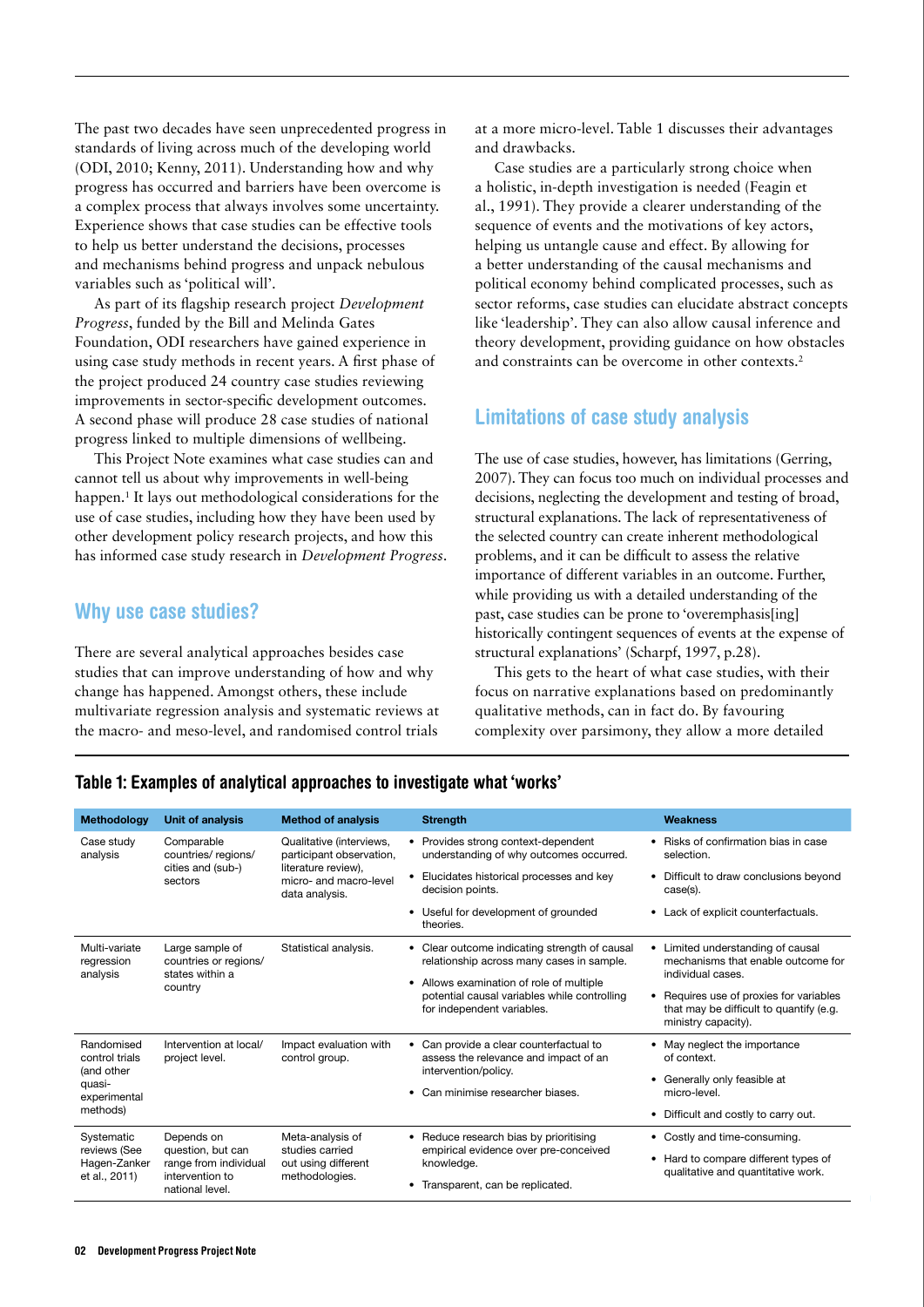understanding of how unpredictable problems involving numerous actors and potentially conflicting goals have been addressed. They highlight where potential explanatory factors are present or absent, and allow researchers to see those that are necessary and sufficient conditions for a particular outcome (Jones, 2011).

# Case study research design

While analysis of a single case can be used to investigate how variables lead to certain outcomes, case studies are often conducted through sets of cases that have one common outcome or similarities among explanatory variables. Analysis can be strengthened when the outcomes and variables that influence those outcomes can be compared across units (cross-case analysis) or across time within one unit (within-case analysis).<sup>3</sup>

There are different methods to select cases, depending on the research question and the variable(s) of interest (George and Bennett, 2005). For example, a researcher may want to select typical cases that exemplify the general understanding of a phenomenon and that are, therefore, representative. Extreme cases, in turn, exemplify unusual values relative to a normal distribution (e.g. countries that have made most or least progress on outcome). Influential cases are useful to falsify an existing assumption, while diverse cases aim to capture the full range of variation in the variables of interest.

There are a number of ways to approach case study research. All should aim to include a systematic approach in which a problem or question is defined and the data collection and analysis process is carried out in a manner that has clear links to this definition. Case study research can include key informant interviews, focus groups, a review of primary and secondary data, participant observation and/or action research. It also benefits from triangulating qualitative findings with quantitative analysis.

Process-tracing, an approach of historical analysis to reconstruct the chain of events that led to an outcome, can be useful for case studies. Described as a mixture of 'detective work and historical analysis' (George and Bennett, 2005), it tends to amalgamate these different methods to trace a coherent, sequential narrative outcome. It can be particularly effective in assessing causality, as it improves the ability to check for the spuriousness of inferences in the absence of counterfactuals (Bennett, 2008).

# Examples of case-based research on development policy

Case studies have been central to numerous studies on what drives successful development outcomes. An effective use of cross-case comparisons can be seen in *Tracking Development*, a project carried out by the University of Leiden, that used the pair-wise comparison of the

development trajectories of four countries each in sub-Saharan Africa and South-East Asia with comparable postindependence starting points to explain their divergent development outcomes over the past 50 years (van Donge et al., 2012).

Case studies selected for the *Africa Power* and Politics Programme used both cross-case and within-case comparisons to understand institutional differences linked to important differences in development outcomes (Booth, 2008). The institutional drivers of successful and less successful institutional outcomes were analysed through in-depth ethnographic research.

*The Millions Fed* (Spielman and Pandya-Lorch, 2009) and *Millions Saved* (Levine, 2004) case study volumes identify pathways to proven successes in agriculture and public health, documenting how they were achieved, and providing some generalised observations about why interventions were effective. The World Bank's *Yes Africa Can* study (World Bank, 2011) consists of 26 country and regional case studies that shed light on Africa's development successes, cutting across themes, programmes and sectors.

Finally, the *Innovations for Successful Societies* programme at Princeton University has published over 80 case studies selected to showcase (generally successful) public administration reforms, particularly in fragile states. Scholars focus on the role of individual reformers and the steps they have taken to improve service delivery or turn around dysfunctional institutions.

# Case study research in Development Progress

The 24 case studies of the first phase of *Development Progress* created a rich library of country experiences that illustrate the often surprising similarities in the factors that have enabled progress. A synthesis report, using cross-case analysis, was also produced outlining the role of leadership, institutions, policies and foreign actors in development outcomes (ODI, 2011).4

The lessons learned from case study work on *Development Progress* have included the importance of:

- **•** developing a clear and transparent protocol for case selection tempered by more pragmatic considerations (such as the availability of data or of research contacts in-country)
- **•** developing a detailed research plan and overarching research questions for each case study (or set of case studies), with a clear division of tasks within the research team, to narrow the scope of the research and ensure that limited time is used effectively
- **•** keeping the lack of commonality between cases open as a realistic possibility when comparing, and not forcing